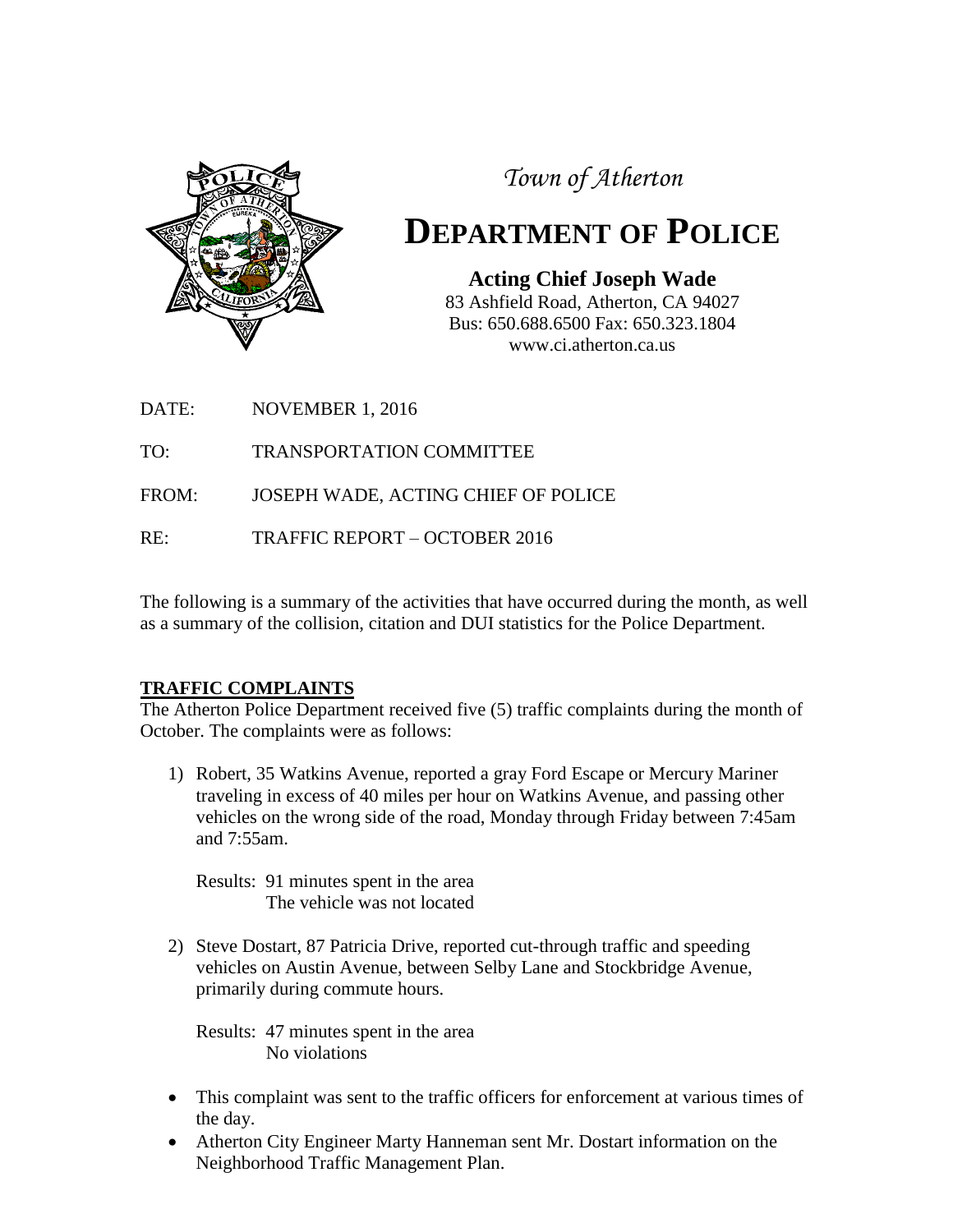3) Acting Chief Joe Wade, Atherton Police Department, requested traffic enforcement for bicycles failing to stop at the intersection of Atherton Avenue and Alameda de las Pulgas.

Results: 211 minutes spent in the area 2 warning citations and 3 verbal warnings issued

4) Mr. Kennedy, 650-799-2902, reporting bicycles traveling on Atherton Avenue during hours of darkness without the required headlight.

Results: 74 minutes spent in the area No violations

5) The resident at 123 Austin Avenue, 650-868-1111, requested passing checks for vehicles speeding on Stockbridge Avenue, and vehicles failing to stop for the stop sign at Stockbridge Avenue and Austin Avenue.

Results: 67 minutes spent in the area 2 citations and 1 warning citation issued

#### **MONTHLY DUI REPORT**

No arrests were made for Driving Under the Influence during the month of October.

#### **TRUCK ENFORCEMENT DATA**

No Truck Stop Details were performed during the month of October.

#### **TRAFFIC OFFICER SCHEDULE**

Officer Metzger, Officer Carpenter, and Reserve Officer Boyle were assigned to the Traffic Division during the month of October. These officers utilized their police motorcycles and worked traffic enforcement as time and calls for service permitted.

#### **TRAFFIC COLLISION DATA**

During the month of October, a total of sixteen (16) traffic collisions occurred in the Town of Atherton. Four (4) collisions involved injuries. Two (2) collisions were hit-andruns. None of the collisions involved a driver who was driving under the influence.

The collisions occurred in the following locations:

1) The intersection of El Camino Real and Ashfield Road Monday, 3:52pm, Left Turn – Failure to Yield, Broadside Vehicle #1: southbound El Camino Real to eastbound Ashfield Road Vehicle #2: northbound El Camino Real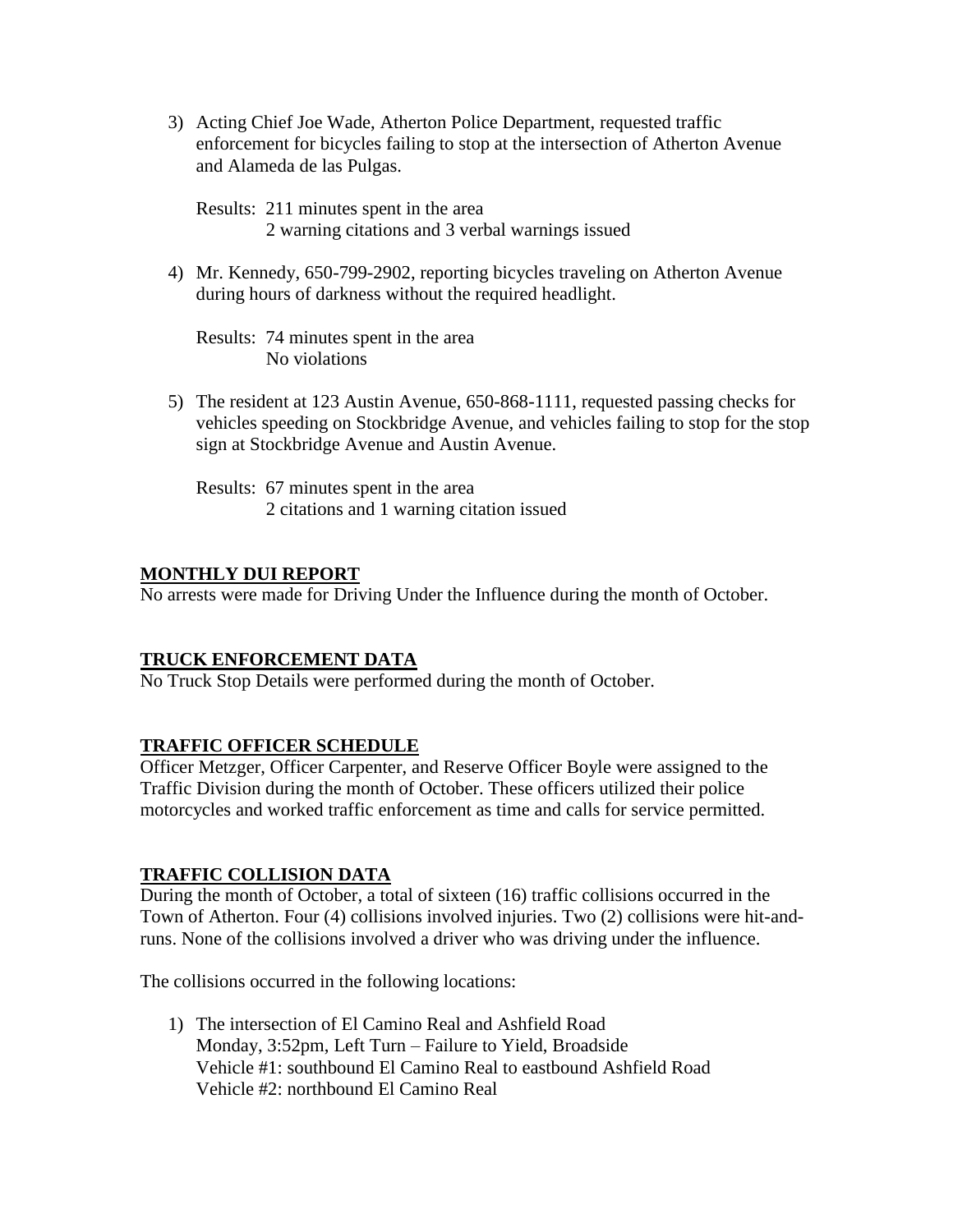| 2) The property of Menlo College, 1000 El Camino Real<br>Wednesday, 6:50am, Unsafe Backing, Backing Collision<br>Vehicle #1: backing southbound on the property<br>Vehicle #2: parked southbound on the property                                                                                          | (Hit and Run) |
|-----------------------------------------------------------------------------------------------------------------------------------------------------------------------------------------------------------------------------------------------------------------------------------------------------------|---------------|
| 3) El Camino Real, 300' north of Valparaiso Avenue<br>Friday, 5:29pm, Unsafe Speed, Rear-End<br>Vehicle #1: southbound El Camino Real<br>Vehicle #2: southbound El Camino Real<br>Vehicle #3: southbound El Camino Real                                                                                   |               |
| 4) El Camino Real, 175' south of Encinal Avenue<br>Friday, 6:02pm, Unsafe Speed, Rear-End<br>Vehicle #1: southbound El Camino Real<br>Vehicle #2: southbound El Camino Real                                                                                                                               | (Injury)      |
| 5) The intersection of El Camino Real and Alejandra Avenue<br>Saturday, 10:49am, Stop Sign - Intersection, Broadside<br>Vehicle #1: eastbound Alejandra Avenue<br>Vehicle #2: southbound El Camino Real                                                                                                   |               |
| 6) The intersection of Valparaiso Avenue and Johnson Street (Injury / Hit and Run)<br>Saturday, 1:00pm, Failure to Yield to a Pedestrian, Auto vs. Pedestrian<br>Vehicle: northbound Johnson Street to westbound Valparaiso Avenue<br>Pedestrian: crossing southbound Valparaiso Avenue at Johnson Street |               |
| 7) The intersection of El Camino Real and Ashfield Road<br>Tuesday, 5:52pm, Left Turn – Failure to Yield<br>Vehicle #1: northbound El Camino Real<br>Vehicle #2: southbound El Camino Real to northbound El Camino Real                                                                                   | (Injury)      |
| 8) Alameda de las Pulgas, 320' south of Mandarin Way<br>Saturday, 12:03pm, Passing on Right, Broadside<br>Vehicle #1: southbound Alameda de las Pulgas (passing in bike lane)<br>Vehicle #2: northbound Alameda de las Pulgas (turning left)                                                              |               |
| 9) El Camino Real, 300' south of Stockbridge Avenue<br>Tuesday, 8:39am, Unsafe Lane Change, Sideswipe<br>Vehicle #1: southbound El Camino Real<br>Vehicle #2: southbound El Camino Real                                                                                                                   |               |
| 10) El Camino Real, 100' north of Maple Avenue<br>Wednesday, 9:12am, Unsafe Speed, Rear-End<br>Vehicle #1: southbound El Camino Real<br>Vehicle #2: southbound El Camino Real                                                                                                                             |               |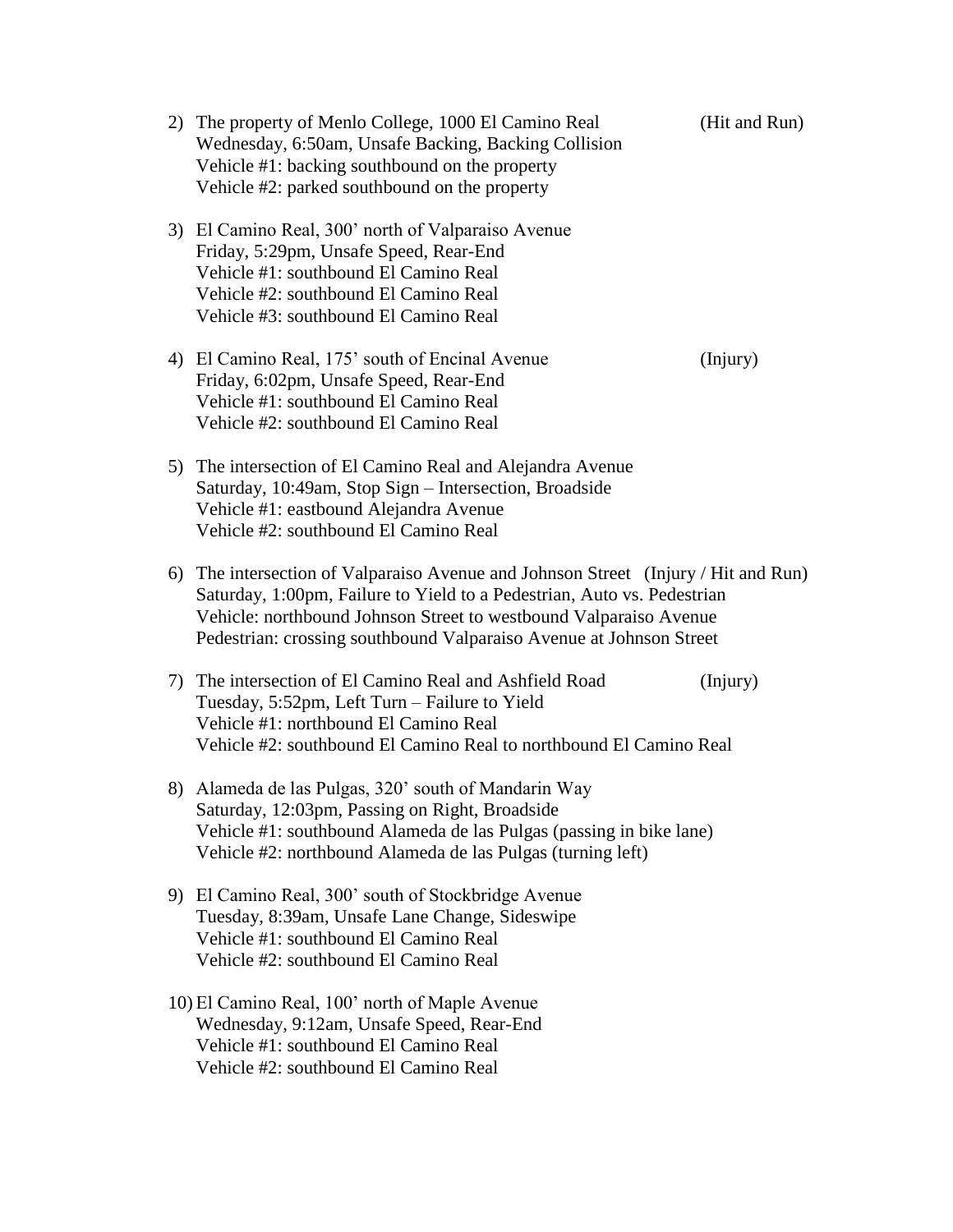- 11) The intersection of El Camino Real and Almendral Avenue Wednesday, 1:33pm, Stop Sign – Intersections, Broadside Vehicle #1: eastbound Almendral Avenue Vehicle #2: southbound El Camino Real
- 12) Marsh Road, 50' east of Middlefield Road Friday, 12:48pm, Unsafe Speed, Rear-End Vehicle #1; westbound Marsh Road Vehicle #2: westbound Marsh Road
- 13) Marsh Road, 181' east of Middlefield Road Monday, 11:22am, Unsafe Lane Change, Sideswipe Vehicle #1; westbound Marsh Road Vehicle #2: westbound Marsh Road
- 14) The intersection of Middlefield Road and Linden Avenue Thursday, 3:15pm, Stop Sign – Intersection, Broadside Vehicle #1: eastbound Glenwood Avenue Vehicle #2: northbound Middlefield Road
- 15) Lloyden Drive, 83' east of Rittenhouse Avenue Friday, 6:14pm, Unsafe Backing, Backing Collision Vehicle #1: backing northbound on Lloyden Drive
- 16) Middlefield Road, 104' north of Fair Oaks Lane (Injury) Saturday, 11:10pm, Pedestrian Outside of Crosswalk, Auto vs. Pedestrian Pedestrian: crossing eastbound on Middlefield Road Vehicle: northbound on Middlefield Road

Of the above collisions, three (3) occurred during the morning commute period, 6:00am to 10:00am Monday through Friday.

Of the above collisions, six (6) occurred during the afternoon commute period, 3:00pm to 7:00pm Monday through Friday.